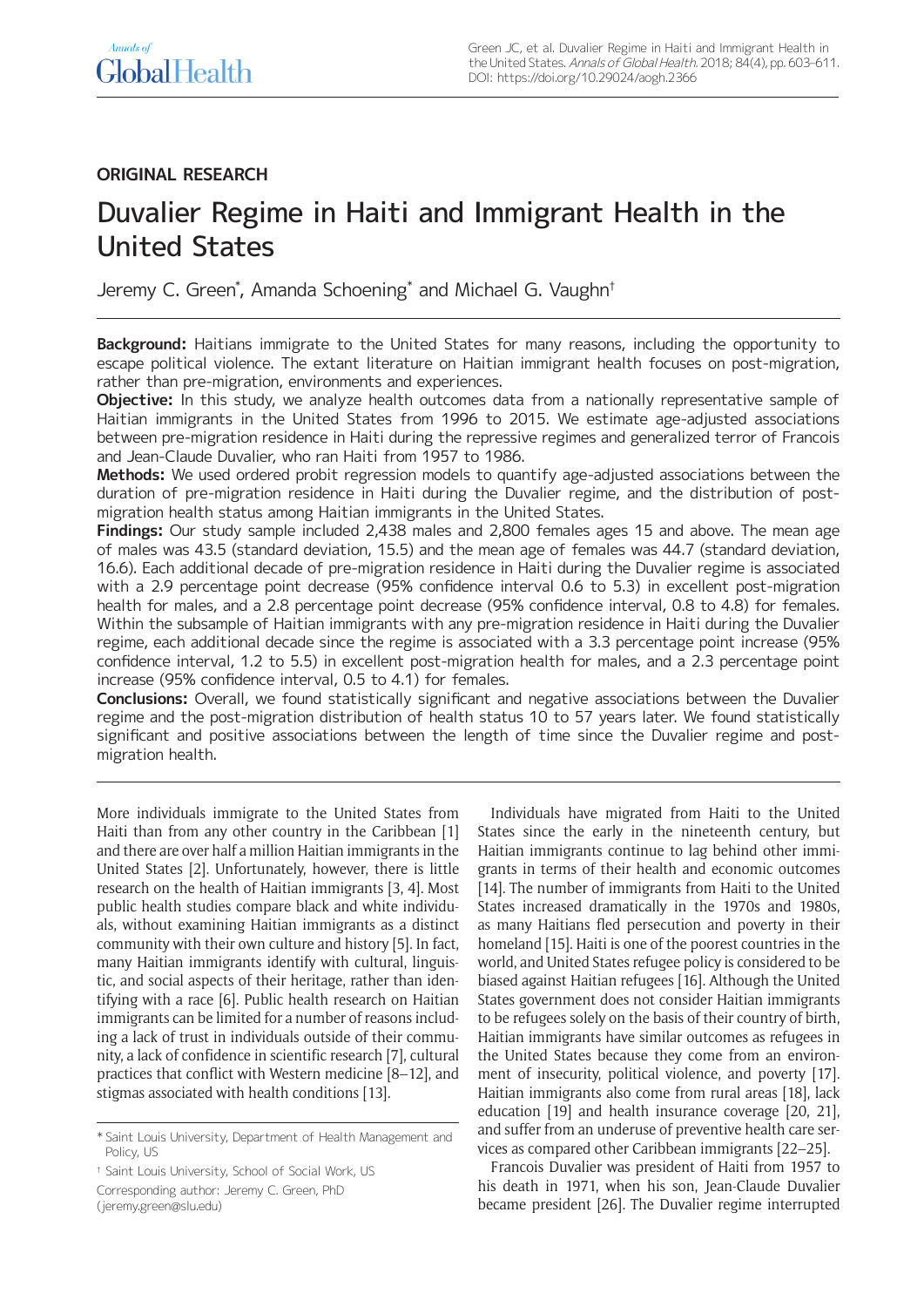what was otherwise a prolonged period of relative political stability in Haiti [27]. Even when compared to other dictators, Francois Duvalier is considered especially narcissistic and sadistic [28], and Haiti under Duvalier was a place of chaos, repression, terror, trauma, and murder [29, 30]. Francois Duvalier militarized his regime and created the Volunteers for National Security, or *Tons Tons Macoutes*, a paramilitary organization that Francois Duvalier used to support his regime and its power [31]. Many individuals left Haiti in response to the political violence associated with the Duvalier regime [32, 33].

Exposure to pre-migration political violence can have important consequences for the health status of immigrants in their new countries. Rousseau and Drapeau [34] surveyed immigrants from several countries, including Haiti, to Quebec, Canada to study their pre-migration experiences of political violence in relation to their postmigration mental health outcomes. The study found disturbing levels of exposure to political violence and related traumatic experience in Haiti. Among Haitian immigrants in the study, 56% migrated from Haiti to North America for political reasons, 46% witnessed violent acts or persecution in Haiti, and 27% experienced persecution of themselves or their family members in Haiti. Witnessing violent acts of persecution in Haiti was associated with statistically significant increases in postmigration emotional stress measures that include anxiety and depression. Haitian immigrants also suffer postmigration depression and post-traumatic stress disorder [35]. Fawzi et al. [17: p482] collected survey data on 164 students in Boston public high schools who immigrated to the United States from Haiti. The study found that in this population the prevalence of depression was 12%, and the prevalence of post-traumatic stress disorder was 14% – rates that are comparable to refugee populations. Despite the comparatively high prevalence of depression and post-traumatic stress disorder among Haitian immigrants, Haitians and other Caribbean immigrants suffer from an underutilization of formal mental health care services [36].

Despite the problematic pre-migration experiences and disappointing health status of Haitian immigrants, we are unaware of much research that quantifies concrete pre-migration political environments in relation to postmigration health outcomes. Our research takes advantage of a unique data source to evaluate the health status of Haitian immigrants to the United States, in relation to the number of years of pre-migration residence in Haiti during the Duvalier regime, during or after their year of birth and before or during their year of migration from Haiti to the United States. Our working hypothesis is that the duration of pre-migration residence in Haiti during the Duvalier regime is negatively associated with the distribution of post-migration health status of Haitian Americans. We further hypothesized that the associations between the Duvalier regime and post-migration health will fade over time, and that the length of time since the Duvalier regime will be positively associated with the distributions of post-migration health status.

## **Methods**

We analyzed data from a nationally representative sample of Haitian Americans to estimate associations between pre-migration residence in Haiti during the Duvalier regime and the post-migration distribution of health status among Haitian Americans in the United States. We used regression analysis to adjust the estimated associations between pre-migration residence in Haiti during the Duvalier regime and the post-migration outcomes for the observed distributions of age trends, and reported results stratified by gender. In the following sections, we provide some more details about our study dataset, review the coding of our study variables, and describe our methods of statistical analysis.

#### **Study Dataset**

We analyzed data from the Integrated Public Use Microdata Series, Current Population Survey and Annual Social and Economic Supplement [37]. The Current Population Survey contains data on the birthplace of each individual surveyed and the Annual Social and Economic Supplement contains data on their self-rated health status. The surveys are fielded each March by the United States Bureau of Labor Statistics and the United States Census Bureau. Data are collected through in-person and telephone interviews from a nationally representative sample of the non-institutionalized population in the United States. The study dataset is underutilized in the population health literature on immigrant comparisons. Researchers have used this information to study the health of Caribbean immigrants in general, but not Haitian immigrants in particular [38]. While the dataset does contain information on self-rated health status and other outcome measures including household income and educational attainment, the dataset is limited by its lack of information on some other variables that might be relevant to population health studies of political turmoil, such as family history, and mental health.

The Current Population Survey supplements, including the Annual Social and Economic Supplement, contain probability weights. The inverse probability weights help to adjust analyses for non-response and other aspects of the survey, by weighting results by the inverse probability of inclusion in the study sample, which can help to generate estimates that are comparable to the noninstitutionalized population of the United States. For the study sample, we selected individuals who were born in Haiti and who were above the age of 15 at the time of the surveys from 1996 through 2015.

#### **Study Variables**

For the dependent variable, we used the distribution of self-rated health status on the Likert scale of excellent health, very good health, good health, fair health, or poor health. For the key independent variable, we used the continuous, linear trend in number of decades of pre-migration residence in Haiti during either the Francois Duvalier regime or the Jean-Claude Duvalier regime. For each year of the Duvalier regime, an individual was considered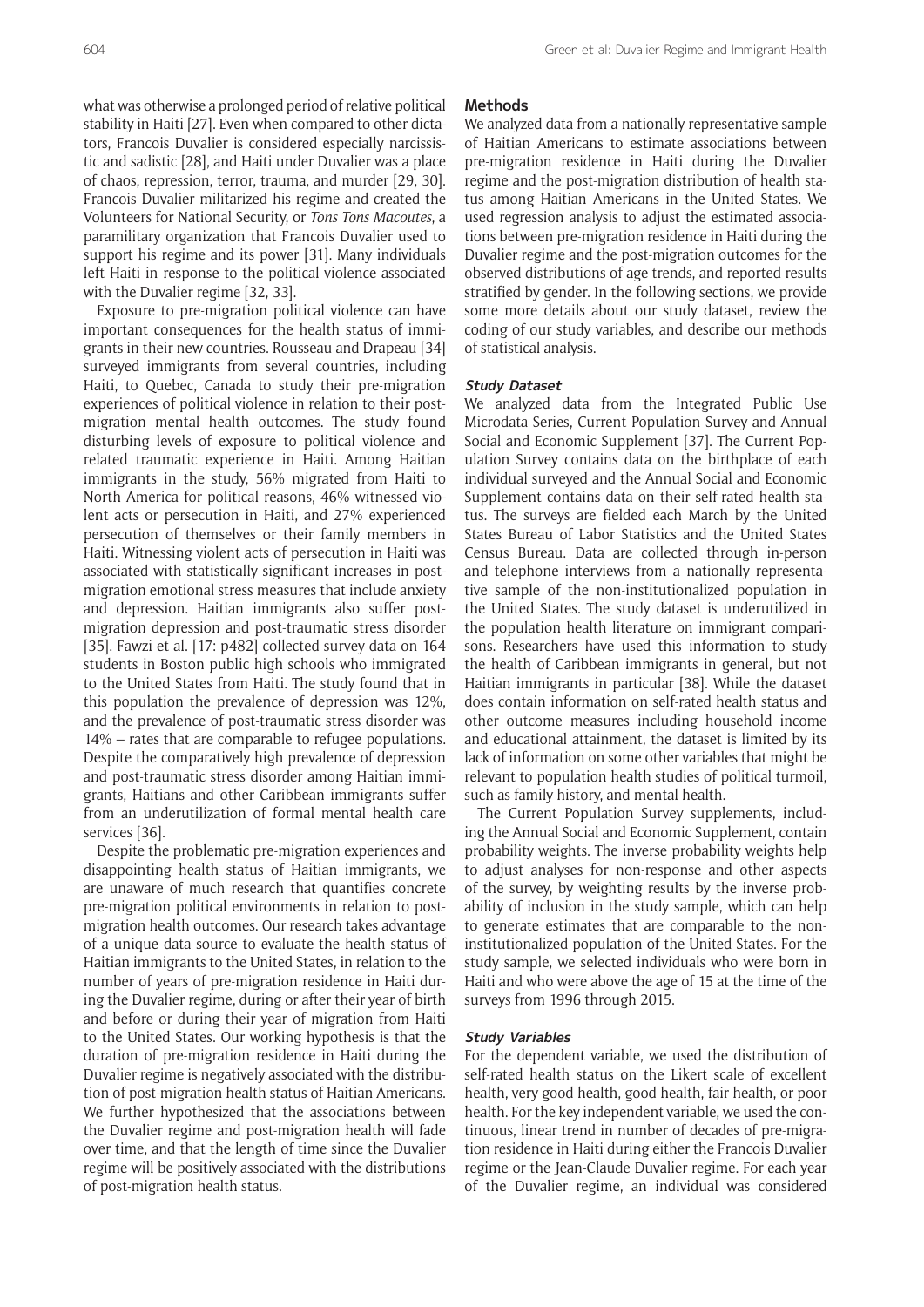exposed to the regime if they were born before or during a given year and migrated to the United States during or after a given year. We included years 1957—1971, when Francois Duvalier was in power, and years 1972—1986 when Jean-Claude Duvalier was in power. For each individual included in the study sample, we counted the number of decades of pre-migration residence in Haiti during the Duvalier regime before migration to the United States.

To test the hypothesis that estimated associations between pre-migration residence in Haiti during the Duvalier regime and the post-migration distribution of health status faded over time, we replaced the key independent variable of decades of pre-migration residence during the Duvalier regime with a secondary key independent variable for the number of decades since the most recent year of pre-migration residence in Haiti during the Duvalier regime. For the analysis of the number of decades since the Duvalier regime, we included in the sample only those individuals with at least one year of premigration residence in Haiti during the Duvalier regime.

In addition to the main analysis of self-rated health, we also examined relationships between pre-migration residence in Haiti during the Duvalier regime, and the post-migration distributions of income and education among Haitian immigrants in the United States. During the Duvalier regime, Haitians suffered from an inadequate education system [39] and widespread poverty [40]. As a secondary aim of our study, we test the hypothesis that the associations of the Duvalier regime with household income and educational attainment persisted over a longer period of time and could be detected among Haitian immigrants in the United States. As our study sample included individuals ages 15 and above, we created a dichotomous variable to identify those individuals in our study sample who had completed any high school education by the time of the survey, as compared those individuals with less than a high school education at the time of the survey. For our measure of household income, we used the categories of household income as a percent of the federal poverty level, as defined in the Current Population Survey. The federal poverty level is defined by the United States Department of Health and Human Surveys by comparing a family's income to a poverty threshold that varies based on the number of individuals in the family. Families with greater numbers of children require greater income to exceed the federal poverty level for their family size in a given year.

#### **Statistical Analysis**

To estimate associations of years of exposure to the Duvalier regime in Haiti, with health and related outcomes in the United States, we fit ordered probit regression models [41]. Covariates were included in the model to adjust for continuous trends in linear age, age squared, and age cubed. These continuous, polynomial age adjustments, referred to as the fractional polynomial method in the medical literature [42], can help to remove the residual confounding that can otherwise result from nonlinear relationships between age and health. To demonstrate

the robustness of the age adjustments to differences in the order of polynomials, we also reported results from models adjusted for quadratic age trends [42: p403]. After fitting the regression models, we predicted the average marginal effects of each additional year of exposure to the Duvalier regime, on the distribution of self-rated health outcomes, the probability of having completed any high school education by the time of the survey, and the probability of living in a family with income above the federal poverty level. We used the delta method to estimate 95% confidence intervals for the associations between premigration residence in Haiti during the Duvalier regime and post-migration health status [43]. Estimated associations and 95% confidence intervals were computed using the survey sampling weights. We used Stata statistical software, version 14, for data analysis [44].

#### **Results**

Our study sample included 2,438 males and 2,800 females ages 15 and above. The mean age of males was 43.5 (standard deviation, 15.5) and the mean age of females was 44.7 (standard deviation, 16.6). We report the results from our study in **Table 1** through **3**. **Table 1** contains the descriptive results. **Tables 2** and **3** contain the regression results.

In **Table 1**, we report the distribution of post-migration health status for Haitian immigrants to the United States in the study sample by pre-migration residence in Haiti during the time period of the Duvalier regimes. For males and females, we found statistically significant differences in the distribution of post-migration health status, by pre-migration residence in Haiti during the Duvalier regime. Overall, Haitian immigrants in the United States who resided in Haiti during the Duvalier regime reported poor post-migration health status, as compared to those who did not reside in Haiti during the Duvalier regime. Among males who resided in Haiti during the Duvalier regime, 24.3% reported excellent post-migration health as compared to 36.5% of males who did not reside in Haiti during the Duvalier regime. Similarly, 21.2% of females who resided in Haiti during the Duvalier regime reported excellent post-migration health, as compared to 39.9% of females who did not reside in Haiti during the Duvalier regime.

In **Table 2**, we report results from the regression analysis of associations between post-migration health status and the duration of pre-migration residence in Haiti during the time period of the Duvalier regime. The first column of **Table 2** repeats the labels on the categories of post-migration health status from **Table 1**. The second and third columns of **Table 2** report average marginal effects, and corresponding 95% confidence intervals, on the associations between post-migration health status and the number of decades of pre-migration residence in Haiti during the Duvalier regime. The second column of **Table 2** reports the results for males; the third column of **Table 2** reports the results for females. After including the age adjustments in the analysis, we found statistically significant and negative associations between the duration of pre-migration residence in Haiti during the time period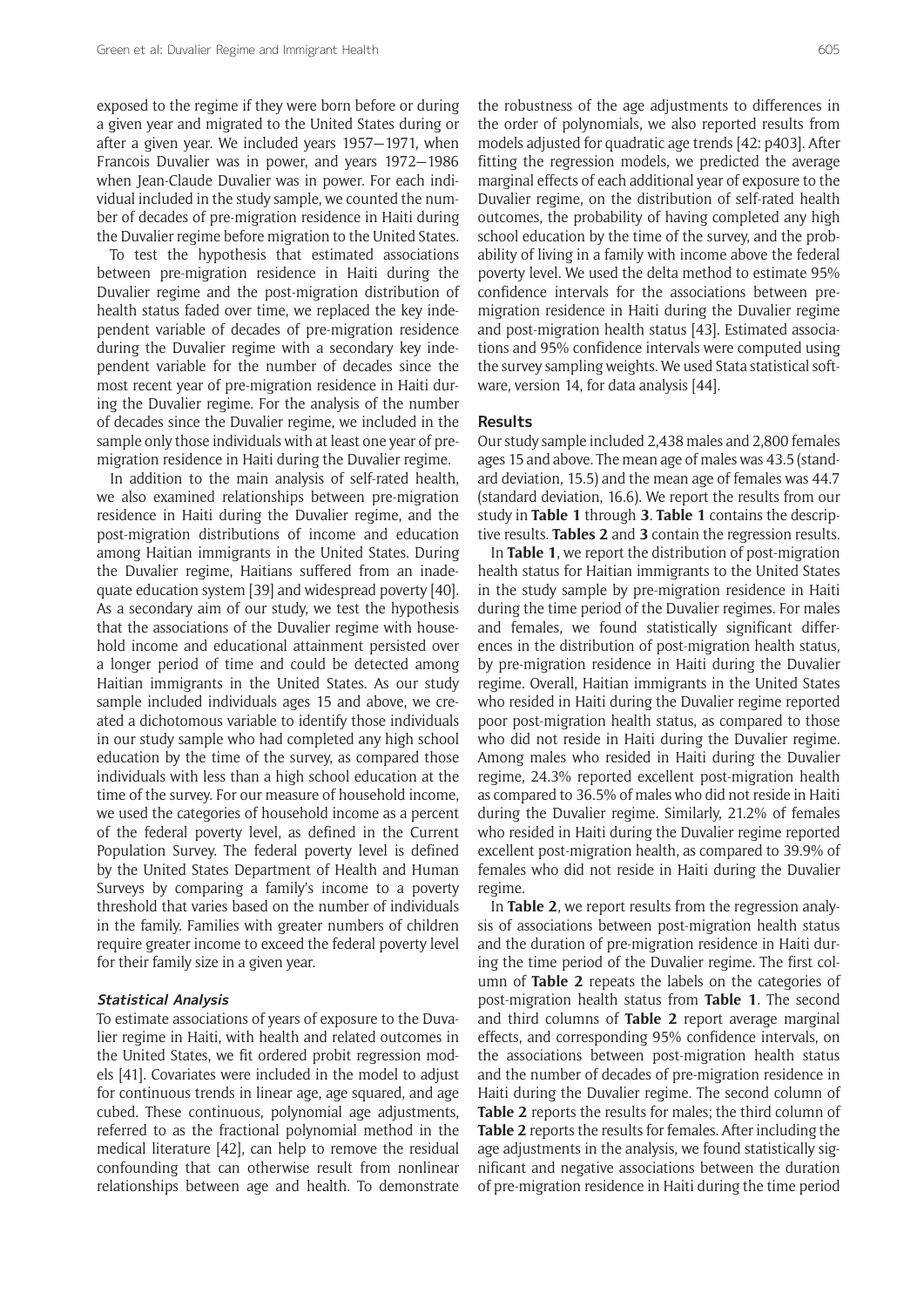| <b>Health</b>            | <b>Pre-migration residence</b><br>in Haiti during the Duva-<br>lier regime, <sup>b</sup> No. (%) | No pre-migration residence PValue <sup>c</sup><br>in Haiti during the Duva-<br>lier regime, No. (%) |        |  |
|--------------------------|--------------------------------------------------------------------------------------------------|-----------------------------------------------------------------------------------------------------|--------|--|
| Males ( $n = 2, 4, 38$ ) |                                                                                                  |                                                                                                     |        |  |
| Excellent                | 545 (24.27)                                                                                      | 70 (36.46)                                                                                          |        |  |
| Very good                | 759 (33.79)                                                                                      | 72 (37.50)                                                                                          |        |  |
| Good                     | 686 (30.54)                                                                                      | 43 (22.40)                                                                                          |        |  |
| Fair                     | 194 (8.638)                                                                                      | 4(2.083)                                                                                            | < 0.01 |  |
| Poor                     | 62 (2.760)                                                                                       | 3(1.562)                                                                                            |        |  |
| Total                    | 2246 (100)                                                                                       | 192 (100)                                                                                           |        |  |
|                          |                                                                                                  | Females ( $n = 2,800$ )                                                                             |        |  |
| Excellent                | 552 (21.21)                                                                                      | 79 (39.90)                                                                                          |        |  |
| Very good                | 818 (31.44)                                                                                      | 67 (33.84)                                                                                          |        |  |
| Good                     | 824 (31.67)                                                                                      | 41 (20.71)                                                                                          |        |  |
| Fair                     | 278 (10.68)                                                                                      | 6(3.030)                                                                                            | < .001 |  |
| Poor                     | 130 (4.996)                                                                                      | 5(2.525)                                                                                            |        |  |
| Total                    | 2602 (100)                                                                                       | 198 (100)                                                                                           |        |  |

#### Table 1: Health of Haitian Immigrants, by Pre-Migration Exposure to the Duvalier Regime<sup>a</sup>.

a Table entries are counts and frequencies of Haitian immigrants in the United States.

b Individuals who were born in Haiti before or during the Duvalier regime and migrated to the United States during or after the Duvalier regime.<br><sup>c</sup> *P* values are from chi-square tests.

Table 2: Decades of the Duvalier Regime in Haiti and Immigrant Health in the United States<sup>a</sup>.

| <b>Health status</b> | Average Marginal Effect (95% Confidence Interval) <sup>b</sup> |                                     |  |
|----------------------|----------------------------------------------------------------|-------------------------------------|--|
| Gender               | Males ( $n = 2, 438$ )                                         | Females ( $n = 2,800$ )             |  |
|                      | <b>Unadjusted</b>                                              |                                     |  |
| Excellent            | $-0.0731$ [ $-0.0884$ , $-0.0577$ ]                            | $-0.0846$ $[-0.0980, -0.0712]$      |  |
| Very good            | $-0.0178$ $[-0.0227, -0.0128]$                                 | $-0.0281$ [ $-0.0337$ , $-0.0226$ ] |  |
| Good                 | 0.0482 [0.0379, 0.0584]                                        | 0.0496 [0.0415, 0.0577]             |  |
| Fair                 | $0.0293$ [0.0222, 0.0364]                                      | $0.0356$ [0.0290, 0.0422]           |  |
| Poor                 | 0.0134 [0.00936, 0.0174]                                       | $0.0275$ [0.0216, 0.0335]           |  |
|                      | Adjusted <sup>c</sup>                                          |                                     |  |
| Excellent            | $-0.0293$ $[-0.0529, -0.00582]$                                | $-0.0280$ $[-0.0481, -0.00786]$     |  |
| Very good            | $-0.00680$ $[-0.0123, -0.00130]$                               | $-0.00864$ $[-0.0149, -0.00238]$    |  |
| Good                 | $0.0194$ [0.00381, 0.0350]                                     | 0.0166 [0.00461, 0.0286]            |  |
| Fair                 | 0.0116 [0.00226, 0.0209]                                       | 0.0114 [0.00320, 0.0197]            |  |
| Poor                 | 0.00519 [0.000959, 0.00943]                                    | 0.00859 [0.00231, 0.0149]           |  |

a Table entries are average marginal effects and 95% confidence intervals from ordered probit regressions of the distribution of health status on the number of decades of pre-migration residence in Haiti during the Duvalier regime. For each individual, the number of decades of pre-migration residence in Haiti during the Duvalier regime includes those years of the Duvalier regime during or after their year of birth and before or during their year of migration.

b Estimates and 95% confidence intervals are weighted by the sampling probabilities.

 $\epsilon$  Adjustments are for the observed distributions of age, age squared, and age cubed.

of the Duvalier regime, and the post-migration distribution of health status in the United States. Each additional decade of pre-migration residence in Haiti during the Duvalier regime is associated with a 2.9 percentage point

decrease (95% confidence interval, 0.6 to 5.3) in the postmigration probability of excellent health in the United States for males, and a 2.8 percentage point decrease (95% confidence interval, 0.8 to 4.8) for females.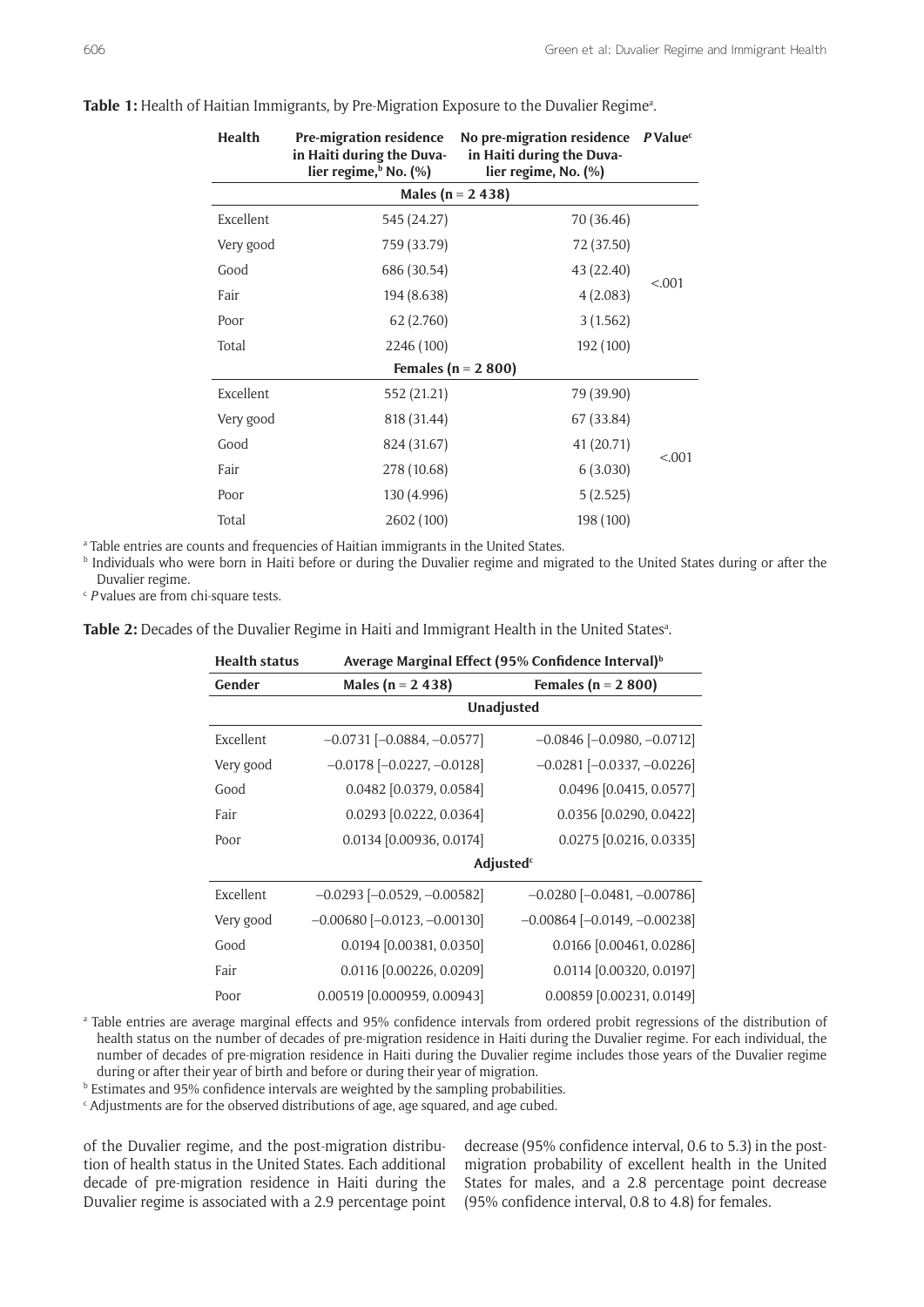| Average Marginal Effect (95% Confidence Interval) <sup>b</sup> |                                       |  |
|----------------------------------------------------------------|---------------------------------------|--|
| Males ( $n = 2, 246$ )                                         | Females ( $n = 2602$ )                |  |
| Unadjusted                                                     |                                       |  |
| $-0.0290$ [ $-0.0476$ , $-0.0104$ ]                            | $-0.0463$ $[-0.0623, -0.0302]$        |  |
| $-0.00795$ $[-0.0133, -0.00256]$                               | $-0.0182$ [ $-0.0249$ , $-0.0114$ ]   |  |
| 0.0191 [0.00685, 0.0314]                                       | 0.0273 [0.0179, 0.0367]               |  |
| 0.0123 [0.00422, 0.0204]                                       | 0.0212 [0.0134, 0.0289]               |  |
| 0.00553 [0.00174, 0.00933]                                     | 0.0160 [0.00976, 0.0221]              |  |
|                                                                |                                       |  |
| $0.0331$ [0.0116, 0.0546]                                      | 0.0234 [0.00554, 0.0413]              |  |
| 0.00875 [0.00299, 0.0145]                                      | 0.00870 [0.00205, 0.0153]             |  |
| $-0.0219$ [ $-0.0361$ , $-0.00769$ ]                           | $-0.0140$ $[-0.0248, -0.00326]$       |  |
| $-0.0139$ $[-0.0229, -0.00477]$                                | $-0.0104$ $[-0.0184, -0.00242]$       |  |
| $-0.00612$ $[-0.0103, -0.00197]$                               | $-0.00769$ [ $-0.0136$ , $-0.00180$ ] |  |
|                                                                | <b>Adjusted</b> <sup>c</sup>          |  |

**Table 3:** Decades since the Duvalier Regime in Haiti and Immigrant Health in the United Statesa .

a Table entries are average marginal effects and 95% confidence intervals from ordered probit regressions of the distribution of health status on the number of decades since pre-migration residence in Haiti during the Duvalier regime. For each individual, pre-migration residence in Haiti during the Duvalier regime includes those years of the Duvalier regime during or after their year of birth and before or during their year of migration from Haiti to the United States.

**b** Estimates and 95% confidence intervals are weighted by the sampling probabilities.

 $\epsilon$  Adjustments are for the observed distributions of age, age squared, and age cubed.

In **Table 3**, we report the results from a regression analysis similar to that from **Table 2**. In **Table 3**, we restrict the analysis to the subsample of individuals in the study sample with any duration of pre-migration residence in Haiti during the Duvalier regime, and replace the dependent variable with the number of decades since the most recent year of pre-migration residence in Haiti during the time period of the Duvalier regime. After adjusting the estimated associations for the observed distributions of age, age squared, and age cubed, we found statistically significant and positive associations between the number of decades since pre-migration residence in Haiti during the Duvalier regime, and the post-migration distribution of health status among Haitian immigrants in the United States. Each additional decade since pre-migration residence in Haiti during the Duvalier regime was associated with a 3.3 percentage point increase (95% confidence interval, 1.2 to 5.5) in the probability of excellent postmigration health status for males, and a 2.3 percentage point increase (95% confidence interval, 0.6 to 4.1) for females.

In **Table 4**, we report our findings on age-adjusted associations between pre-migration residence in Haiti during the Duvalier regime and the post-migration distributions of educational attainment and household income. Similar to our findings on health, we find negative and statistically significant age-adjusted associations of the number of decades of pre-migration residence in Haiti during the Duvalier regime, with the post-migration probabilities of having any high school education and living in a household with income above the federal poverty level. Similar to our findings on health, we find positive and statistically significant associations of the number of decades since the most recent year of pre-migration residence in Haiti during the Duvalier regime, with completing any high school education and living in a household with income above the federal poverty level, among the sample of individuals with at least one year of pre-migration residence in Haiti during the Duvalier regime.

In **Table 5**, we combine our findings on age-adjusted associations between pre-migration residence in Haiti during the Duvalier regime and the post-migration distributions of health status, educational attainment, and household income in our nationally representative sample of Haitian immigrants in the United States. In these results, we add quadratic age trends to allow additional for additional nonlinearities in the relationships between age and health. Overall, for both key independent variables of the number of decades of pre-migration residence in Haiti during the Duvalier regime, and the number of decades since pre-migration residence in Haiti during the Duvalier regime, our findings from regressions specified with quadratic age trends are similar to the findings presented in **Tables 2** through **4** from regressions with cubic age trends. These findings help to demonstrate the robustness of our statistical analysis to varying degrees of polynomials in the continuous age trend adjustments.

## **Discussion**

Results from our study highlight the importance of premigration political environments in quantifying the post-migration health outcomes of Haitian immigrants to the United States. In the case of pre-migration residence in Haiti during the Duvalier regime, we found that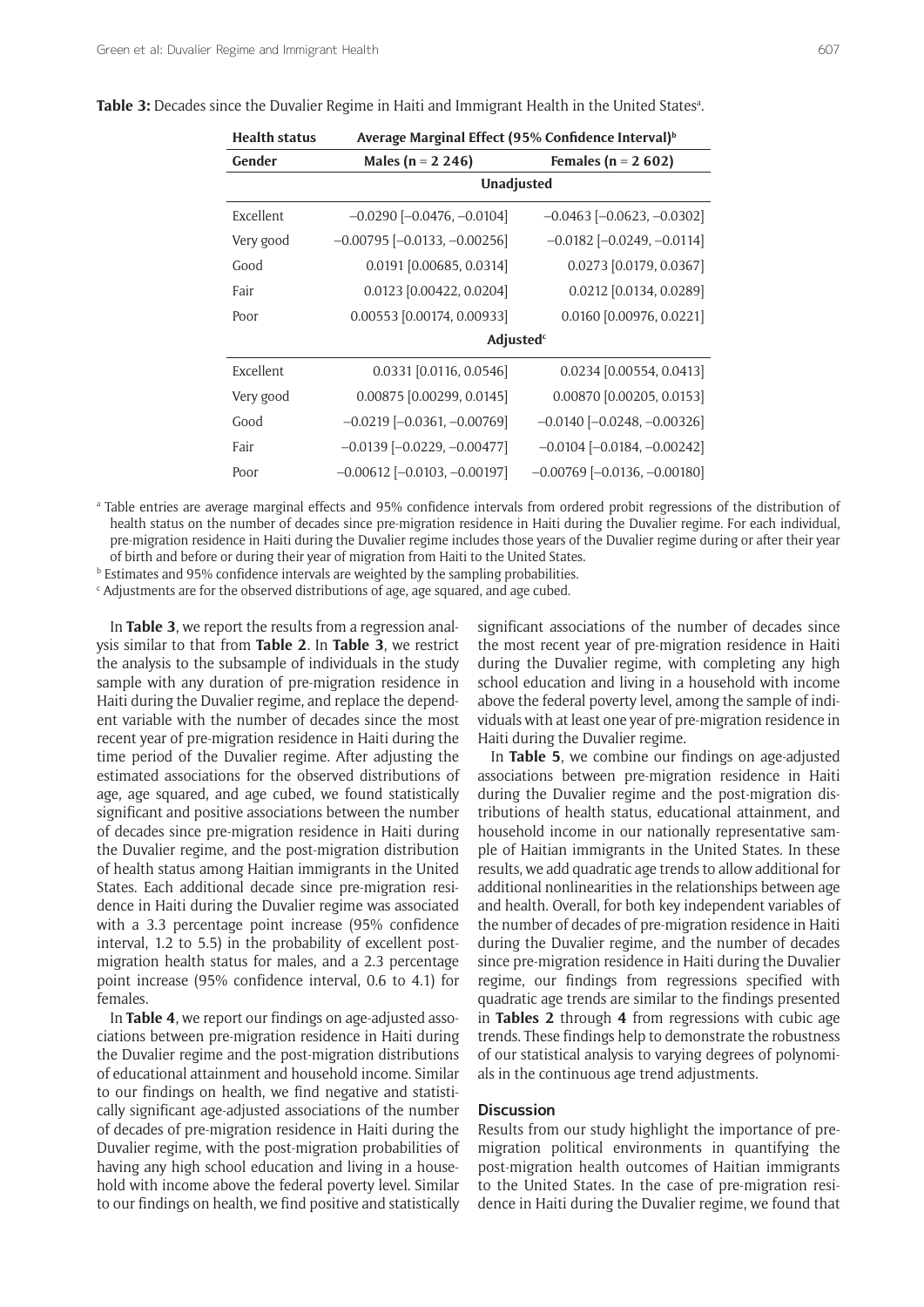|                        | Decades of the Duvalier regime    |                                    |  |
|------------------------|-----------------------------------|------------------------------------|--|
|                        | Males ( $n = 2, 438$ )            | Females ( $n = 2,800$ )            |  |
| Education <sup>c</sup> | $-0.0800$ $[-0.107, -0.0527]$     | $-0.141$ $[-0.164, -0.117]$        |  |
| Incomed                |                                   |                                    |  |
| 150% FPL and above     | $-0.102$ $[-0.135, -0.0687]$      | $-0.117$ $[-0.148, -0.0872]$       |  |
| 125 to 149% FPL        | 0.0138 [0.00881, 0.0188]          | $0.00923$ [0.00633, 0.0121]        |  |
| 100 to 124% FPL        | 0.0136 [0.00850, 0.0186]          | $0.0167$ [0.0118, 0.0217]          |  |
| Below 100% FPL         | 0.0745 [0.0498, 0.0991]           | $0.0915$ [0.0675, 0.116]           |  |
|                        | Decades since the Duvalier regime |                                    |  |
|                        | Males ( $n = 2, 246$ )            | Females ( $n = 2602$ )             |  |
| Education              | $0.0839$ [0.0596, 0.108]          | $0.112$ [0.0933, 0.130]            |  |
| Income                 |                                   |                                    |  |
| 150% FPL and above     | $0.0773$ [0.0457, 0.109]          | $0.115$ [0.0869, 0.142]            |  |
| 125 to 149% FPL        | $-0.0112$ $[-0.0162, -0.00626]$   | $-0.00889$ $[-0.0116, -0.00615]$   |  |
| 100 to 124% FPL        | $-0.0106$ $[-0.0154, -0.00579]$   | $-0.0171$ $[-0.0220, -0.0123]$     |  |
| Below 100% FPL         | $-0.0555$ [ $-0.0783, -0.0326$ ]  | $-0.0886$ [ $-0.111$ , $-0.0667$ ] |  |
|                        |                                   |                                    |  |

#### Table 4: Duvalier Regime in Haiti and Immigrant Education and Income in the United States<sup>a</sup>.

**Average Marginal Effect (95% Confidence Interval)<sup>b</sup>**

FPL = federal poverty level.

a Table entries are average marginal effects and 95% confidence intervals from ordered probit regressions of the distribution of the outcomes on the number of decades of the Duvalier regime, and the number of decades since pre-migration residence during the Duvalier regime, adjusted for the observed distributions of cubic age trends.

**b** Estimates and 95% confidence intervals are weighted by the sampling probabilities.

 $\epsilon$  Educational attainment identifies those individuals who completed any high school education.

d Household income categories compare total family income given the number of children in the family, to poverty thresholds defined annually by the United States Department of Health and Human Services. Households with income below 100% of the FPL live in poverty.

effects of the pre-migration regime on post-migration health outcomes were additive and cumulative in the number of years of pre-migration residence in Haiti during the Duvalier regime. Our findings are consistent with the overall results of earlier studies that find high rates of pre-migration political violence and high rates of post-migration health problems in Haitian American populations [17: p482, 34: p854]. Our findings on the long-term, transnational consequences extend the literature describing short-term, local relationships between the Duvalier regime, the education system, and poverty in Haiti. Researchers should further explore the mechanisms through which the Duvalier regime is associated with decreases in the probability of excellent self-rated health status among Haitian immigrants in the United States, and how effects of the regime on health, education, and income may relate to and interact with one another.

Strengths of our study include its use of a quantitative measure of the pre-migration environment, which in our experience is rare in the literature on immigrant health comparisons. Another asset of our study is its measurement of long-term health effects of the Duvalier regime, as we measured the distribution of health status 10 to 57 years after the most recent year of pre-migration residence in Haiti during the Duvalier regime. Our study dataset is itself a strength of our research, as we are unaware of many if any other datasets that include data from such large, nationally representative samples of immigrants from a single country of birth collected over an extended time period. This paper demonstrates the types of unique research questions that can be answered concerning the pre-migration environment and its influence on postmigration health and related outcomes. Limitations of our study include lack of data on the complete migration history of individuals in the study, who might have lived in different countries after being born in Haiti and before migrating to the United States. More research is needed to understand the mechanisms through which the Duvalier regime can impact health, for example whether the regime effects are mostly economic, and if there are psychological effects via generalized perceived terror. Results of the study are specific to the experience of Haitian immigrants and to the Duvalier regime, and might not generalize to immigrants from other countries, or to their experiences with other dictators.

Future research is needed on the reasons that individuals migrate from Haiti to the United States, to better separate out the migration experience from the pre-migration environment. More data is needed on the migration experience of Haitian immigrants to the US, including data on Haitians who attempted to migrate and were returned to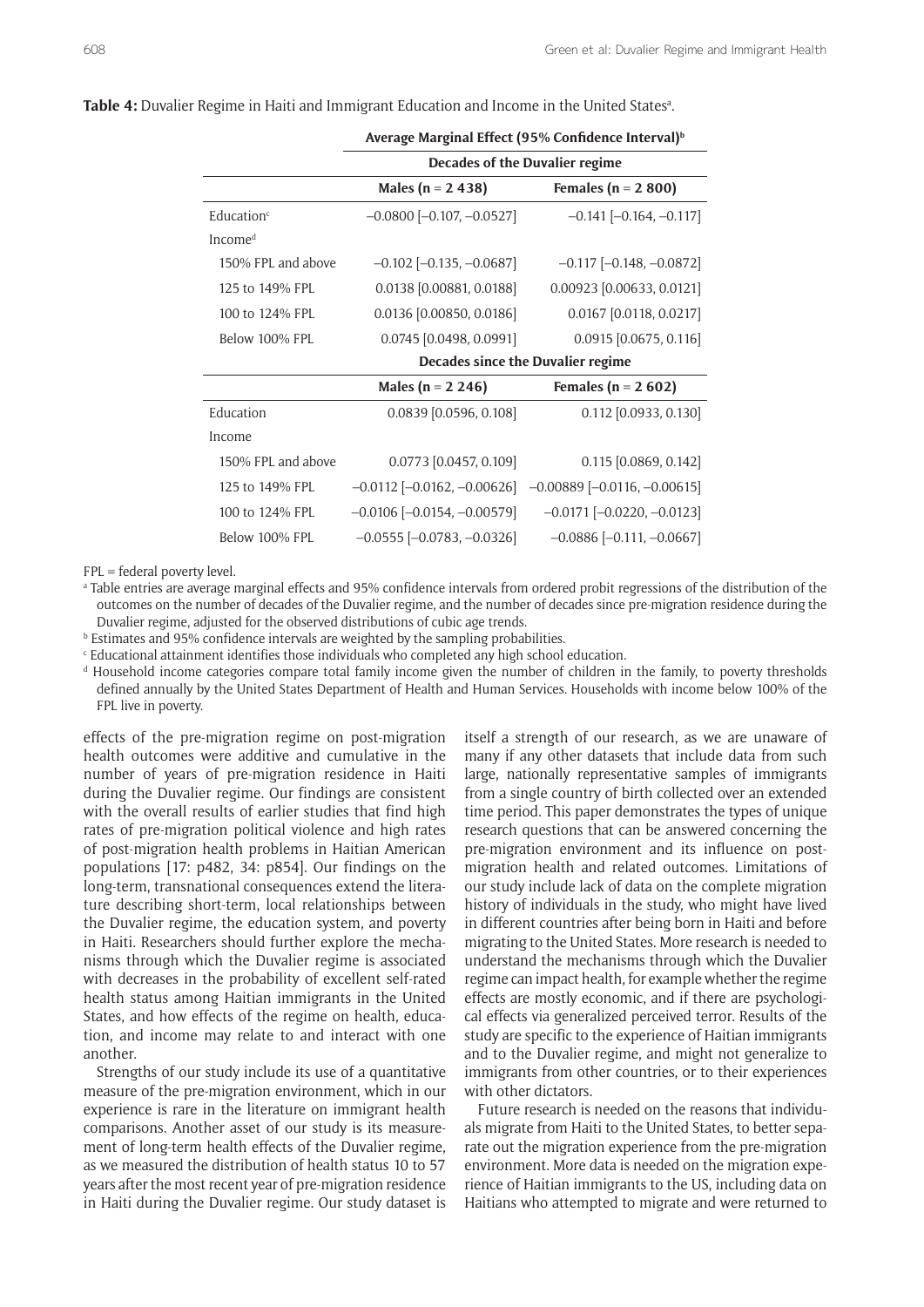|            | PU 1 |               |
|------------|------|---------------|
| . .<br>$-$ | ۰.   | I<br>۰.<br>۰. |

**Table 5:** Robustness of Associations of the Duvalier Regime in Haiti with Immigrant Health, Education, and Income in the United States to Quadratic Age Trend Adjustments<sup>a</sup>.

**Average Marginal Effect (95% Confidence Interval)<sup>b</sup>**

|                        | Decades of the Duvalier regime       |                                       |  |
|------------------------|--------------------------------------|---------------------------------------|--|
| <b>Health status</b>   | Males ( $n = 2, 438$ )               | Females ( $n = 2,800$ )               |  |
| Excellent              | $-0.0314$ $[-0.0555, -0.00722]$      | $-0.0310$ $[-0.0514, -0.0105]$        |  |
| Very good              | $-0.00725$ $[-0.0129, -0.00159]$     | $-0.00949$ [ $-0.0158$ , $-0.00317$ ] |  |
| Good                   | 0.0207 [0.00474, 0.0367]             | 0.0184 [0.00618, 0.0306]              |  |
| Fair                   | 0.0124 [0.00278, 0.0219]             | 0.0126 [0.00425, 0.0209]              |  |
| Poor                   | 0.00555 [0.00118, 0.00992]           | 0.00948 [0.00311, 0.0158]             |  |
| Education <sup>c</sup> | $-0.0774$ $[-0.105, -0.0497]$        | $-0.143$ $[-0.167, -0.120]$           |  |
| Incomed                |                                      |                                       |  |
| 150% FPL and above     | $-0.0988$ [ $-0.133$ , $-0.0646$ ]   | $-0.127$ $[-0.158, -0.0969]$          |  |
| 125 to 149% FPL        | 0.0134 [0.00835, 0.0184]             | 0.00997 [0.00700, 0.0129]             |  |
| 100 to 124% FPL        | 0.0132 [0.00805, 0.0183]             | 0.0181 [0.0131, 0.0232]               |  |
| Below 100% FPL         | 0.0722 [0.0468, 0.0976]              | 0.0992 [0.0750, 0.123]                |  |
|                        | Decades since the Duvalier regime    |                                       |  |
| <b>Health status</b>   | Males ( $n = 2, 246$ )               | Females ( $n = 2602$ )                |  |
| Excellent              | 0.0326 [0.0110, 0.0542]              | 0.0241 [0.00613, 0.0420]              |  |
| Very good              | 0.00863 [0.00284, 0.0144]            | 0.00890 [0.00226, 0.0155]             |  |
| Good                   | $-0.0216$ [ $-0.0358$ , $-0.00731$ ] | $-0.0144$ $[-0.0253, -0.00361]$       |  |
| Fair                   | $-0.0136$ [ $-0.0228$ , $-0.00453$ ] | $-0.0106$ [ $-0.0186$ , $-0.00266$ ]  |  |
| Poor                   | $-0.00602$ [ $-0.0102, -0.00187$ ]   | $-0.00789$ [ $-0.0138, -0.00199$ ]    |  |
| Education              | 0.0835 [0.0592, 0.108]               | 0.112 [0.0935, 0.130]                 |  |
| Income                 |                                      |                                       |  |
| 150% FPL and above     | 0.0750 [0.0433, 0.107]               | 0.116 [0.0887, 0.144]                 |  |
| 125 to 149% FPL        | $-0.0109$ $[-0.0159, -0.00597]$      | $-0.00900$ $[-0.0117, -0.00626]$      |  |
| 100 to 124% FPL        | $-0.0103$ $[-0.0151, -0.00550]$      | $-0.0174$ $[-0.0222, -0.0125]$        |  |
| Below 100% FPL         | $-0.0537$ $[-0.0767, -0.0308]$       | $-0.0899$ [ $-0.112, -0.0682$ ]       |  |

FPL = federal poverty level

a Table entries are average marginal effects and 95% confidence intervals from ordered probit regressions of the distribution of the outcomes on the number of decades of the Duvalier regime, and the number of decades since pre-migration residence during the Duvalier regime, adjusted for the observed distributions of quadratic age trends.

**b** Estimates and 95% confidence intervals are weighted by the sampling probabilities.

 $\epsilon$  Educational attainment identifies those individuals who completed any high school education.

d Household income categories compare total family income given the number of children in the family, to poverty thresholds defined annually by the United States Department of Health and Human Services. Households with income below 100% of the FPL live in poverty.

Haiti by the United States government, to compare the outcomes of individuals who managed to migrate from Haiti to the United States, to those who were forcibly returned to Haiti.

# **Competing Interests**

The authors have no competing interests to declare.

# **Author Contribution**

All authors had access to the data and a role in writing the manuscript.

#### **References**

- 1. **Schwartz B, Bernal D, Smith L** and **Nicolas G.** Pathways to understand help-seeking behaviors among Haitians. *J Immigr Minor Heal*. 2014; 16(2): 239–243. DOI: [https://doi.org/10.1007/](https://doi.org/10.1007/s10903-012-9751-y) [s10903-012-9751-y](https://doi.org/10.1007/s10903-012-9751-y)
- 2. **Gany F, Trinh-Shevrin C** and **Aragones A.** Cancer screening and Haitian immigrants: The primary care provider factor. *J Immigr Minor Heal*. 2008; 10(3): 255–261. DOI: [https://doi.org/10.1007/](https://doi.org/10.1007/s10903-007-9076-4) [s10903-007-9076-4](https://doi.org/10.1007/s10903-007-9076-4)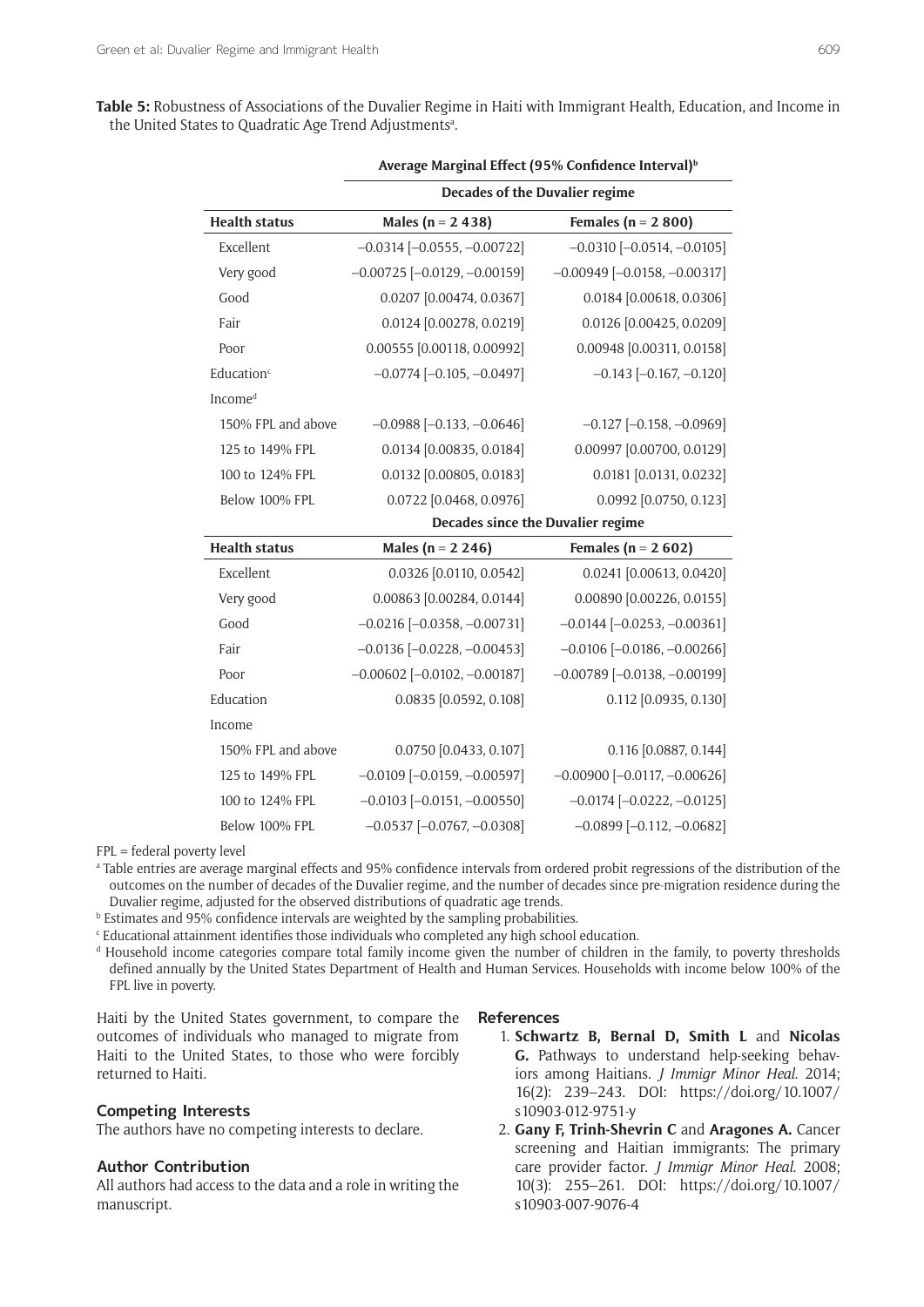- 3. **Nicolas G, Desilva AM, Subrebost KL,** et al. Expression and treatment of depression among haitian immigrant women in the United States: Clinical observations. *Am J Psychother*. 2007; 61(1): 83–98. DOI: [https://doi.org/10.1176/appi.](https://doi.org/10.1176/appi.psychotherapy.2007.61.1.83) [psychotherapy.2007.61.1.83](https://doi.org/10.1176/appi.psychotherapy.2007.61.1.83)
- 4. **Beckerman A.** Birth defects as an indicator of the health status of Haitian women and their children. *J Health Soc Policy*. 2006; 22(1): 93–109. DOI: [https://](https://doi.org/10.1300/J045v22n01_07) [doi.org/10.1300/J045v22n01\\_07](https://doi.org/10.1300/J045v22n01_07)
- 5. **Sanon M-A, Mohammed SA** and **McCullagh MC.**  Definition and management of hypertension among Haitian immigrants: A qualitative study. *J Health Care Poor Underserved*. 2014; 25(3): 1067–1078. DOI: <https://doi.org/10.1353/hpu.2014.0147>
- 6. **Betty P.** Haitian Americans: A research guide. *Ref Serv Rev*. 2007; 35(2): 230–248. DOI: [https://doi.](https://doi.org/10.1108/00907320710749155) [org/10.1108/00907320710749155](https://doi.org/10.1108/00907320710749155)
- 7. **Kobetz E, Mendoza AD, Barton B,** et al. Mammography use among Haitian women in Miami, Florida: An opportunity for intervention. *J Immigr Minor Heal*. 2010; 12(3): 418–421. DOI: [https://doi.](https://doi.org/10.1007/s10903-008-9193-8) [org/10.1007/s10903-008-9193-8](https://doi.org/10.1007/s10903-008-9193-8)
- 8. **Potocky-Tripodi M, Dodge K** and **Greene M.** Bridging cultural chasms between providers and HIV-positive Haitians in Palm Beach County, Florida. *J Health Care Poor Underserved*. 2007; 18(3 Suppl): 105–117. DOI: <https://doi.org/10.1353/hpu.2007.0087>
- 9. **McCaffrey R.** The lived experience of Haitian older adults' integration into a senior center in Southeast Florida. *J Transcult Nurs*. 2008; 19(1): 33–39. DOI: <https://doi.org/10.1177/1043659607309139>
- 10. **Allen JD, Mars DR, Tom L,** et al. Health beliefs, attitudes and service utilization among Haitians. *J Health Care Poor Underserved*. 2013; 24(1): 106–119. DOI: <https://doi.org/10.1353/hpu.2013.0015>
- 11. **Holcomb L, Parsons L, Giger JN** and **Davidhizar R.**  Haitian Americans: Implications for nursing care. *J Community Health Nurs*. 1996; 13(4): 249–260. DOI: [https://doi.org/10.1207/s15327655jchn1304\\_4](https://doi.org/10.1207/s15327655jchn1304_4)
- 12. **Hickling FW** and **Paisley V.** Issues of clinical and cultural competence in Caribbean migrants. *Transcult Psychiatry*. 2012; 49(2): 223–244. DOI: <https://doi.org/10.1177/1363461512441596>
- 13. **Dieujuste C.** The concept of stigma in mental illness as applied to Haitian Americans. *Int Nurs Rev*. 2016; 63(2): 200–207. DOI: [https://doi.org/10.1111/](https://doi.org/10.1111/inr.12267) [inr.12267](https://doi.org/10.1111/inr.12267)
- 14. **Cyrus E, Gollub EL, Jean-Gilles M, Neptune S, Pelletier V** and **Dévieux J.** An exploratory study of acculturation and reproductive health among Haitian and Haitian-American women in Little Haiti, South Florida. *J Immigr Minor Heal*. 2016; 18(3): 666–672. DOI: [https://doi.org/10.1007/](https://doi.org/10.1007/s10903-015-0235-8) [s10903-015-0235-8](https://doi.org/10.1007/s10903-015-0235-8)
- 15. **Legomsky SH.** The USA and the Caribbean Interdiction Program. *Int J Refug Law*. 2006; 18(3–4): 677–695. DOI:<https://doi.org/10.1093/ijrl/eel024>
- 16. **Collins J.** The ethics and aesthetics of representing trauma: The textual politics of Edwidge Danticat's

The Dew Breaker. *J Postcolonial Writ*. 2011; 47(1): 5–17. DOI: [https://doi.org/10.1080/17449855.201](https://doi.org/10.1080/17449855.2011.533947) [1.533947](https://doi.org/10.1080/17449855.2011.533947)

- 17. **Fawzi MCS, Betancourt TS, Marcelin L,** et al. Depression and post-traumatic stress disorder among Haitian immigrant students: Implications for access to mental health services and educational programming. *BMC Public Health*. 2009; 9(1): 482. DOI:<https://doi.org/10.1186/1471-2458-9-482>
- 18. **McNeece CA, Falconer MK** and **Springer D.** Impact of immigration on Health and Human Services. *Soc Work Health Care*. 2002; 35(1–2): 501–522. DOI: [https://doi.org/10.1300/J010v35n01\\_09](https://doi.org/10.1300/J010v35n01_09)
- 19. **Carhill A, Suarez-Orozco C** and **Paez M.** Explaining English language proficiency among adolescent immigrant students. *Am Educ Res J*. 2008; 45(4): 1155–1179. DOI: <https://doi.org/10.3102/0002831208321443>
- 20. **Saint-Jean G** and **Crandall LA.** Sources and barriers to health care coverage for Haitian immigrants in Miami-Dade county, Florida. *J Health Care Poor Underserved*. 2005; 16(1): 29–41. DOI: [https://doi.](https://doi.org/10.1353/hpu.2005.0016) [org/10.1353/hpu.2005.0016](https://doi.org/10.1353/hpu.2005.0016)
- 21. **Carrasquillo O, Carrasquillo AI** and **Shea S.**  Health insurance coverage of immigrants living in the United States: Differences by citizenship status and country of origin. *Am J Public Health*. 2000; 90(6): 917–923. DOI: [https://doi.org/10.2105/](https://doi.org/10.2105/AJPH.90.6.917) [AJPH.90.6.917](https://doi.org/10.2105/AJPH.90.6.917)
- 22. **Brown WM, Consedine NS** and **Magai C.** Time spent in the United States and breast cancer screening behaviors among ethnically diverse immigrant women: Evidence for acculturation? *J Immigr Minor Heal*. 2006; 8(4): 347–358. DOI: [https://doi.](https://doi.org/10.1007/s10903-006-9005-y) [org/10.1007/s10903-006-9005-y](https://doi.org/10.1007/s10903-006-9005-y)
- 23. **Saint-Jean G** and **Crandall LA.** Utilization of preventive care by Haitian immigrants in Miami, Florida. *J Immigr Health*. 2005; 7(4): 283–292. DOI: <https://doi.org/10.1007/s10903-005-5125-z>
- 24. **Ojikutu B, Higgins-Biddles M, Nnaji C,** et al. All black people are not alike: Differences in HIV testing patterns, knowledge, and experience of stigma between U.S.-born and non-U.S.-born blacks in Massachusetts. *AIDS Patient Care STDS*. 2013; 27(1): 45–54. DOI:<https://doi.org/10.1089/apc.2012.0312>
- 25. **Carson NJ, Stewart M, Lin JY** and **Alegria M.** Use and quality of mental health services for Haitian youth. *Ethn Health*. 2011; 16(6): 567–582. DOI: <https://doi.org/10.1080/13557858.2011.586024>
- 26. **Johnson PC.** Secretism and the apotheosis of Duvalier. *J Am Acad Relig*. 2006; 74(2): 420–445. DOI: <https://doi.org/10.1093/jaarel/lfj088>
- 27. **Klimovich K** and **Thomas CS.** Power groups, interests and interest groups in consolidated and transitional democracies: Comparing Uruguay and Costa Rica with Paraguay and Haiti. *J Public Aff*. 2014; 14(3–4): 183–211. DOI: [https://doi.org/10.1002/](https://doi.org/10.1002/pa.1551) [pa.1551](https://doi.org/10.1002/pa.1551)
- 28. **Rey T.** Catholicism and human rights in Haiti: Past, present, and future. *Relig Hum*